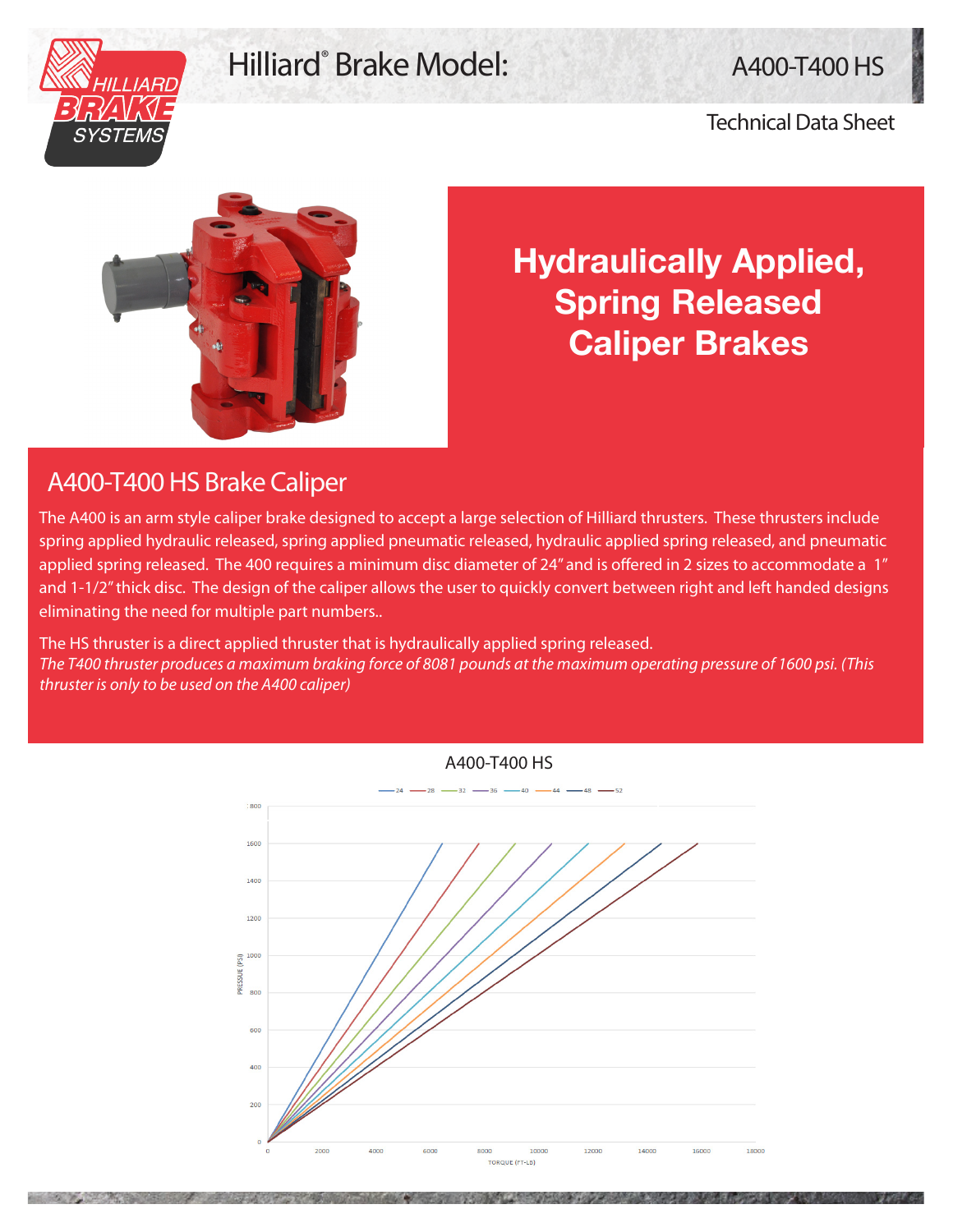

| <b>A400 CALIPER WITH T400 HS THRUSTER</b> |                              |              |              |               |
|-------------------------------------------|------------------------------|--------------|--------------|---------------|
| <b>Caliper</b><br><b>Model</b>            | "A" Disc<br><b>Thickness</b> | "B"          | $``\bigcap"$ | "ר"           |
| A400-25                                   | 4 "                          | $9 - 5/32"$  | 5"           | $11 - 7/8"$   |
| A400-40                                   | $1 - 1/2"$                   | $9 - 13/16"$ | 5"           | $11 - 15/16"$ |

Maximum Operating Pressure: 1600 psi Total Brake Weight: 120 lbs. (54.4 kg) Caliper Weight: 108 bs. (49 kg) Thruster Weight: 12 lbs. (5.4 kg)

Friction Pad Area: 60.2 SQ. IN. [388.4 SQ Cm] Oil Volume: .73 in.<sup>3</sup> at Recommended Gap Setting

Brake Path: 4.625 in (117 mm)

**Braking Torque at Maximum Operating Pressure (lb-ft) =674 \* (Disc Radius(in)-2.44)**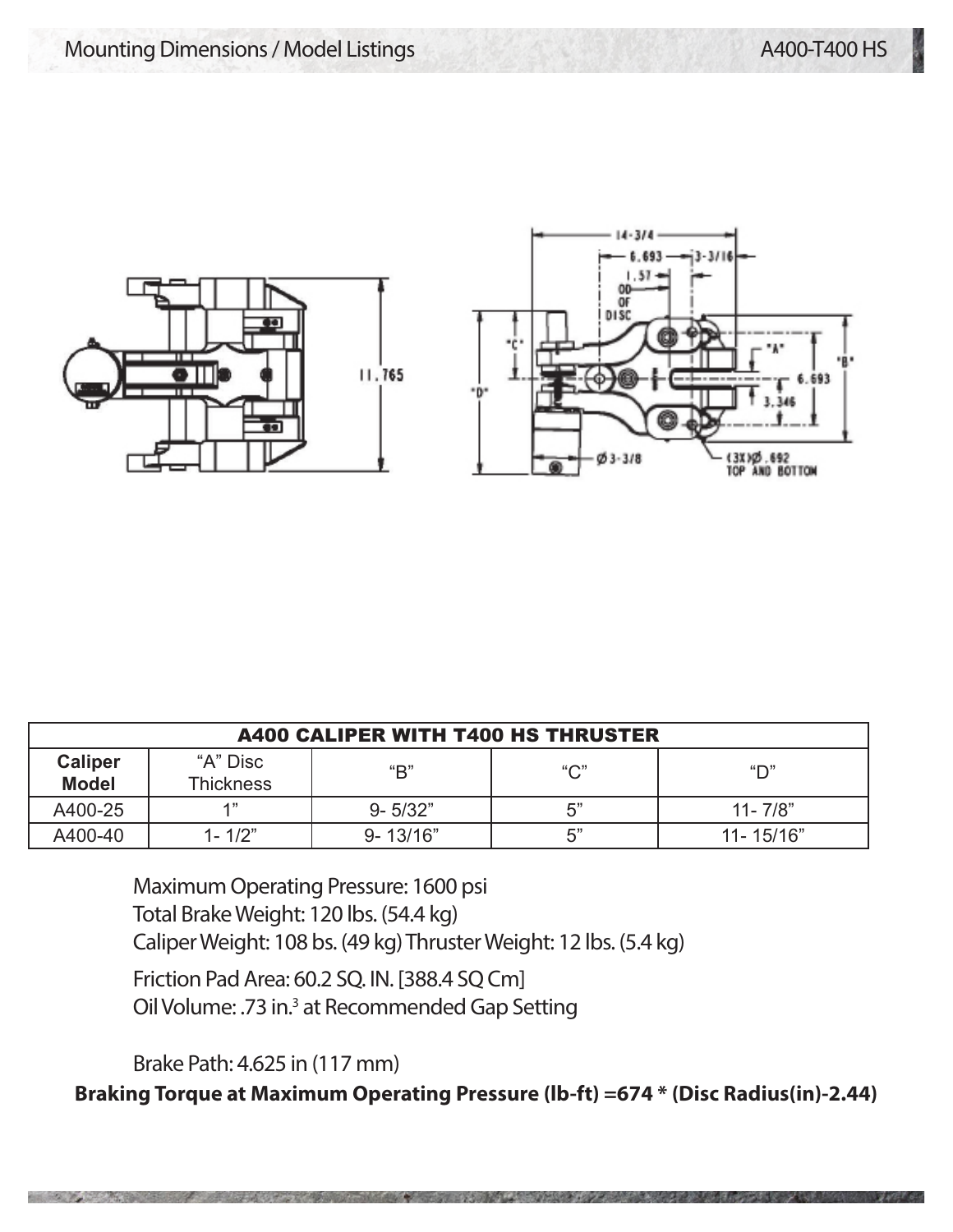HS THRUSTER



\* RECOMMENDED SPARE PART (SEALS & O-RINGS AVAILABLE AS A KIT)